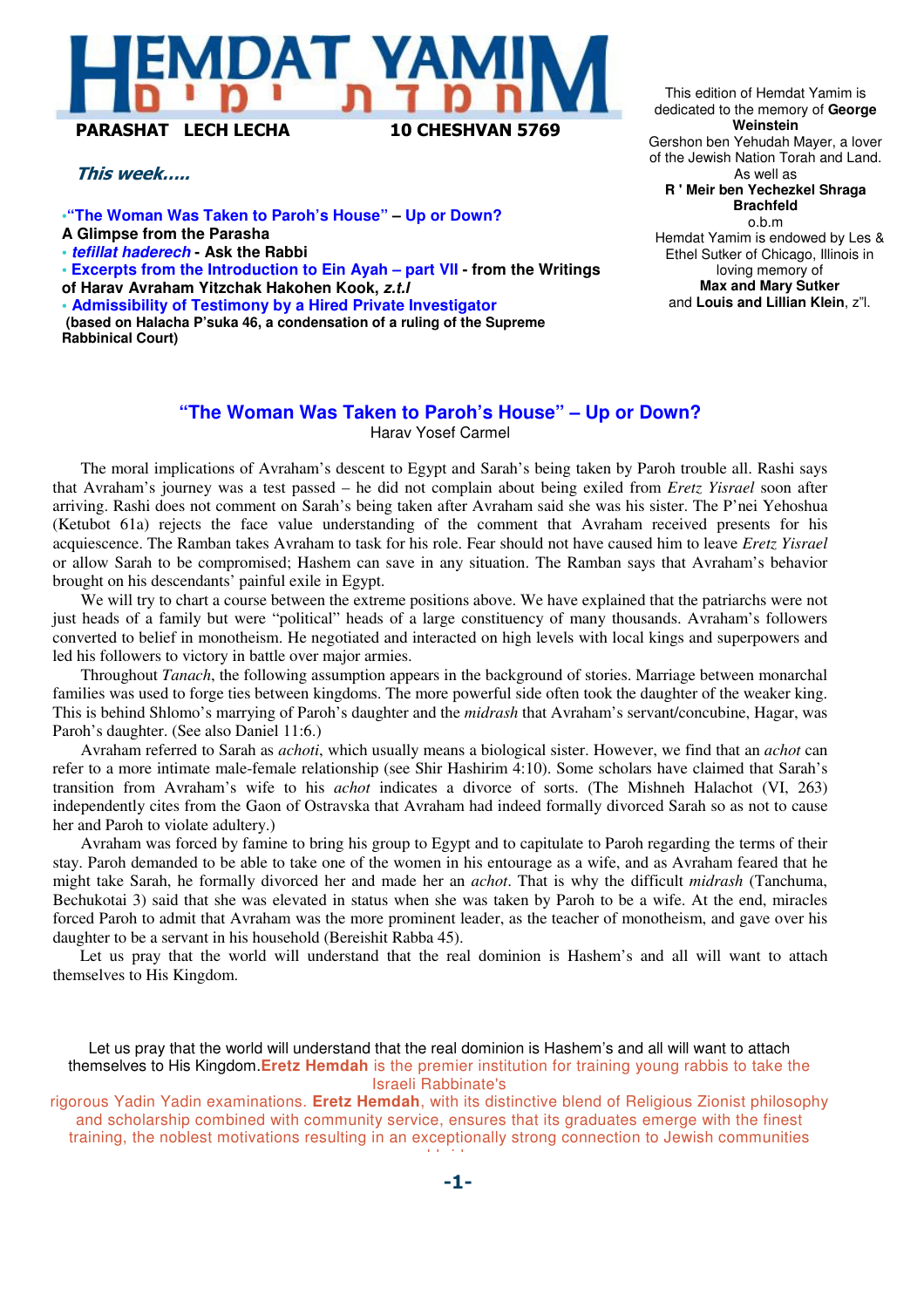



**Question:** If one travels over the course of more than one day, does he make the beracha of tefillat haderech (prayer for the traveler) once or more and, if so, when?

**Answer:** The Kolbo (87) cites the Maharam MiRutenberg, saying that one says tefillat haderech only once during the day even if he stops along the way for some time. The Kolbo infers that if one planned to stop overnight at that point and then changed his mind, he would recite it again. The Shulchan Aruch (Orach Chayim 110:5) accepts both rulings. Thus, there is a concept that a trip, as originally planned, creates a unit regarding tefillat haderech.

However, several Acharonim (Bach, Taz ad loc.) infer from these sources that each day is also a relevant unit, and that one who continues his trip on a second day must recite tefillat haderech again. (The Pri Chadash (OC 110:5) says that a trip receives only one *tefillat haderech* even over several days; his opinion is not accepted). While this would seem to answer your question, there is discussion as to what constitutes a new day in this regard. The Radvaz (2176) is inclined to believe that since *tefillat haderech* is a stopgap replacement for *tefilla*, it is always appropriate when a new day of *tefilla* arrives. (The Piskei Teshuvot 110:6) attributes this opinion to the Bach and Taz, but this respondent feels that this is a misreading of the sources.) However, the Radvaz was not willing to rely on his position and said that if the traveler does not stop in a place of inhabitation, he would say *tefillat haderech* again only without an ending as a beracha.

Most poskim require some type of break in between days for the new day's travel to be considered a new unit worthy of another beracha. The Bach and Perisha mention sleeping in an inn or in a city in order to require a new *tefillat haderech* the next day, as does the Mishna Berura (110:26). The latter points out (Sha'ar Hatziyun 110:26) that the passing of the day by itself should not suffice, as even regarding the daily Birkat Hatorah, if one did not sleep at all during the night, many say that he does not make a new Birkat Hatorah in the morning.

Not everyone agrees that sleep per se is the issue, but rather the breaking up of the trip that normally accompanies serious sleep. There is a *machloket* regarding those who sleep in a serious manner on the roadside. Rav S.Z. Orbach is cited as requiring a new *beracha* if he got out of the car (Halichot Shlomo 21:2); Ishei Yisrael (50:4) says that one would have to sleep in a proper inn to say tefillat haderech as a beracha. The same machloket should apply to one who sleeps on an airport bench during a long stopover. When one sleeps in a boat or plane, where the trip fully continues as he sleeps, there is more agreement that a new tefillat haderech would not be needed.

The question of a new day versus a new leg of a trip also impacts on the timing of another tefillat haderech. The Biur Halacha (to 110:5) is unsure as to what to do if one breaks for the night in a hotel yet wakes up pre-dawn (alot hashachar is the beginning of the halachic day) for the next leg of the trip. Should he recite *tefillat haderech* immediately after leaving town or should he wait until the new day. He suggest to be cautious and wait, yet says that if the trip will finish before morning, then he should recite it while it is still night.

Let us point out that regarding this general issue, if one is unsure whether or not to say *tefillat haderech*, he can do so without its ending. As such, it is a non- beracha and not problematic even though it still contains Hashem's Name (in a *tefilla*, not a *beracha* context). Some also suggest incorporating this prayer for road safety into the beracha of Shema Koleinu in Shemoneh Esrei, where personal requests can be inserted (Halichot Shlomo ibid; Shulchan Hatahor (Sender) 110:5.).

**"Living the Halachic Process**" **-** We proudly announce the publication of our first book in English. "Living the Halachic Proces" a selection of answers to questions from our Ask the Rabbi project. A companion CD containing source sheets for the questions is also available. In honor of the book's debut we offer it at the special rate of \$20 (instead of \$25). Contact us at info@eretzhemdah.org

Have a question?..... e-mail us at **info@eretzhemdah.org**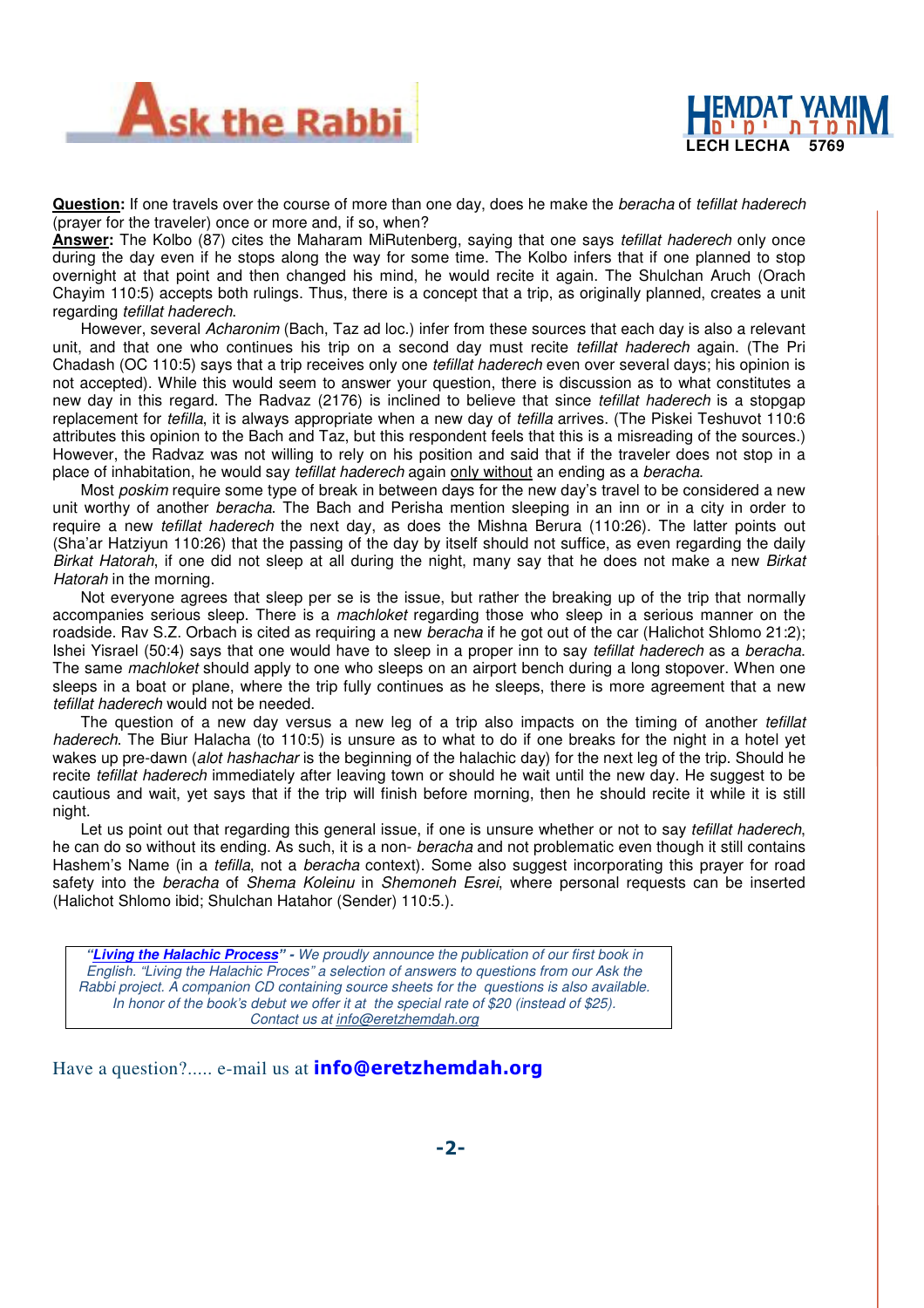

### Ein Ava (from the writings of Harav Avraham Yitzchak Hakohen Kook, z.t.l.)

#### **Excerpts from the Introduction to Ein Ayah – part VII**

The wide opening to the broadening of Torah ethics, the great wellspring that emerges from the house of Hashem, is Chazal's words of aggada. They enable us to extract pearls from the depths of Tanach and the wisdom of the soul which Hashem imbued in mankind when he blew His Spirit during our creation. Therefore, I have sought to uncover the wisdom of the Rabbis as they relate to matters of the broad field of ethics.

It is well known that there have been, over the generations, major disagreements as to the matter of the discipline of philosophy and beliefs. Some used the field of philosophy to expound on matters of ethics and aggada. Others made efforts to distance any idea that did not emerge from the Torah, but expanded the ideas of aggada based on the teachings of Kabbala and its many approaches filled with Divine, holy concepts. Others were concerned with expanding on *Chazal's* words in either way and took a more purist approach. They expanded things only according to simple ideas of belief and fear of Hashem that can be taken from explicit statements of *Chazal* and ideas the pure soul sees in the words of Tanach.

Each one of the schools of thought has brought us much good, and we are fortunate in our generation to joyfully harvest that which our predecessors sowed with tears. After all, when each ethical concept started to spread among the nation of Hashem, it was not possible to predict how it would impact on the hearts. We find that sometimes there is a facet of a philosophical approach that has elements related to the duties of the heart that can cause mistakes for one who is not sufficiently trained in these matters. After all, "one does not become set in the ways of Torah unless he stumbled in them" (Gittin 43a). Therefore, we have found Torah giants who are concerned that the stumbling could widen to the point that the gain from the approach would be overshadowed by the loss. They would then oppose those things in which we can actually find pleasing and wise ideas. We should be thankful to those pure of spirit because their opposition, which comes from the walls of a pure heart really caused the ideas to be refined to remove impurities so that it stands clear and pure like refined gold.

We have undergone a bitter exile and dispersion, have lost our spiritual center, and have a reduction in the advisors and judges our nation needs to light the path of Hashem before us. This has caused us to feel the fulfillment of the curse, "And you shall be feeling in the daytime like a blind man feels in the darkness" (Devarim 28:29). Therefore only with great toil and despair and by following a harrowing path did we arrive at the intellectual achievements of widening the wisdom of ethics. It is impossible in the downtrodden state of our nation for the matters to be arranged properly and that there should be grain without chaff, as it was when the light of Hashem was upon us through prophecy and *ruach hakodesh* and holy people who are included in Hashem's secret. Therefore the light from which we benefit nowadays comes with pain. Only after generations of experience do we know that the ideas of the *sefarim* of the great *tzaddikim* of Israel are good and true, good saplings in Hashem's vineyard. They have survived as a blessing, and all of Israel attest to their veracity and holiness. The proof in the test of time allows us to use them as moral and ethical guides, as works that have succeeded in bringing the heart of Israel closer to their Father in the Heaven.

#### **Responsa B'mareh Habazak**, Volumes I, II, III, IV, V and VI:

Answers to questions from Diaspora rabbis. The questions give expression to the unique situation that Jewish communities around the world are presently undergoing. The answers deal with a developing modern world in the way of "deracheha, darchei noam". The books deal with the four sections of the Shulchan Aruch, while aiming to also take into consideration the "fifth section" which makes the Torah a "Torah of life." (Shipping according to the destination)Special Price: 6 volumes of Responsa Bemareh Habazak - \$75 (instead of \$90)